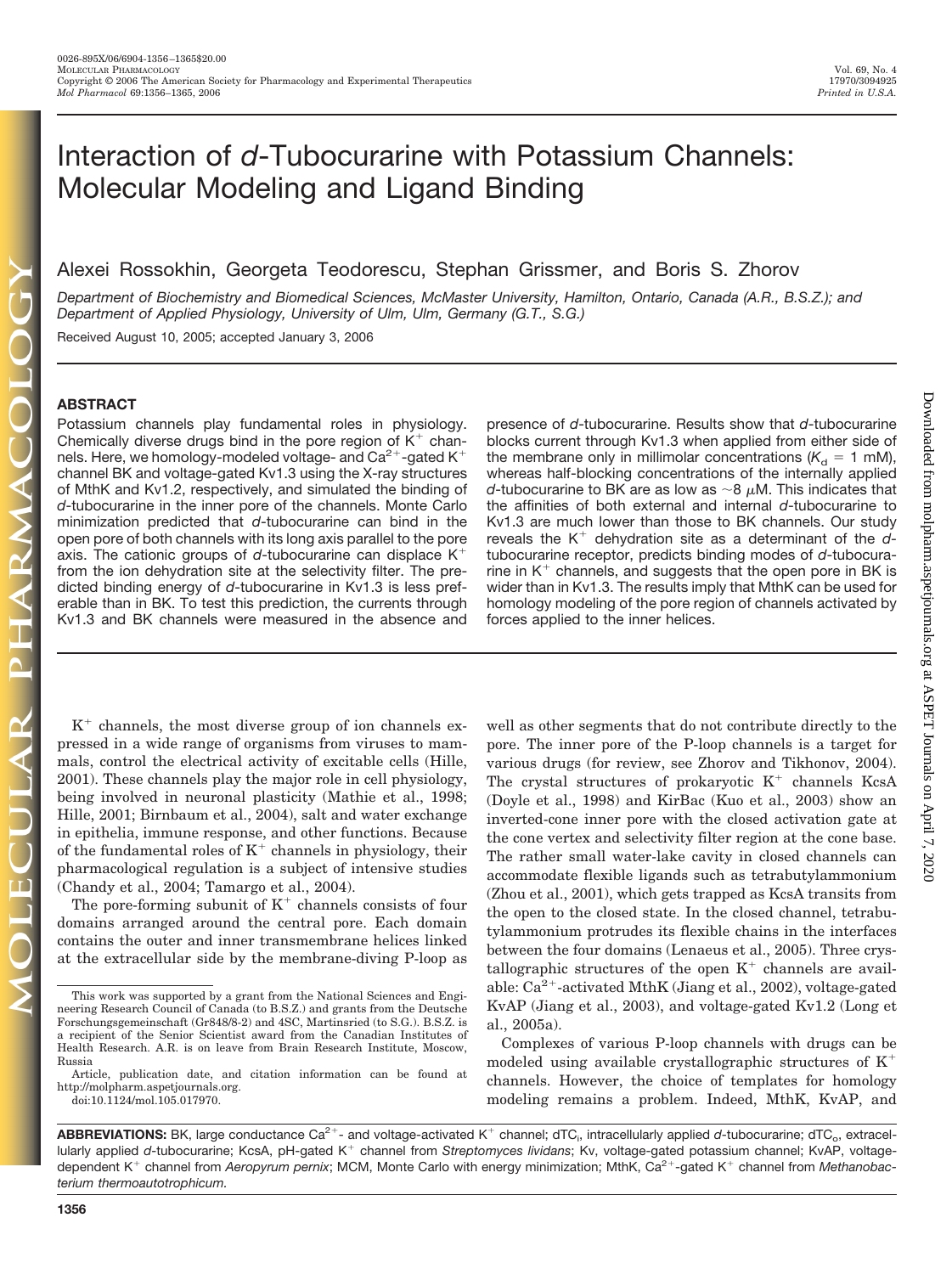Kv1.2 have different geometry of the open pore. MthK is activated by forces applied to the inner helices, which are connected to the  $Ca^{2+}$ -binding cytoplasmic domains (Jiang et al., 2002). KvAP and Kv1.2 are activated by forces applied to the outer helices, which are connected to the voltage-sensing domains (Jiang et al., 2003; Long et al., 2005b). The different pore geometry may be a consequence of the different mechanisms of activation of these channels.

The pore size in ion channels can be probed by drugs whose dimensions are comparable with the pore width (Zhorov et al., 1991; Tikhonov and Zhorov, 1998). Such dimensions are characteristic of a well known curare alkaloid *d*-tubocurarine, which can be approximated by a parallelepiped of  $\sim$ 8.5  $\times$  11  $\times$  17 Å (Zhorov and Brovtsyna, 1993). The rib of 17 Å is larger that the width of the open pore, suggesting that it should extend along the pore axis, whereas the ribs of 8.5 and 11 Å should orient normally to the pore axis. The rib of 11 Å matches the width of the open pore in MthK, but it is larger than that in KvAP and Kv1.2. These rough estimates do not take into consideration the flexibility of *d*-tubocurarine and the channels. *d*-Tubocurarine is known to block large conductance  $Ca^{2+}$ - and voltage-activated K<sup>+</sup> channels (BKs) in micromolar concentrations from the cytoplasmic side (Egan et al., 1993; Baron et al., 1996). However, no data are available on *d*-tubocurarine binding to Kv channels.

In this work, we used the X-ray structures of MthK and Kv1.2 to build homology models of BK and Kv1.3, respectively. We further used the Monte Carlo with energy minimization (MCM) method to systematically search for energetically optimal binding modes of *d*-tubocurarine in BK and Kv1.3. In the predicted lowest-energy complexes, the  $K^+$ dehydration site at the cytoplasmic side of the selectivity filter was found to be an important determinant of the *d*tubocurarine receptor. The predicted binding energy of *d*tubocurarine in Kv1.3 is higher (less preferable) than in BK. To verify this prediction, electrophysiological experiments were performed on the ability of *d*-tubocurarine to block current through BK and Kv1.3 channels. Therefore, we used inhibition of current by *d*-tubocurarine as an indirect measure of *d*-tubocurarine binding. We used the whole cell recording mode of the patch-clamp technique to measure current through Kv1.3 in the absence and presence of either externally or internally applied *d*-tubocurarine. In addition, we measured current through BK channels in the absence and presence of internally applied *d*-tubocurarine. Results of the experiments have confirmed the molecular modeling prediction, showing that *d*-tubocurarine can block Kv1.3, but only at millimolar concentrations. Our study proposes the binding modes of  $d$ -tubocurarine in  $K^+$  channels and suggests that MthK is a reasonable template to model  $Ca^{2+}$ - and ligand-activated P-loop channels.

# **Materials and Methods**

**Molecular Modeling.** The X-ray structure of MthK was used as a template to build the homology model of BK. The Kv1.3 channel was modeled using Kv1.2 as a template. The models contain four domains, each domain comprising two transmembrane segments, S5 and S6, and a membrane-diving P-loop. Amino acid sequences are aligned as shown in Table 1. Residues are designated using the nomenclature proposed for P-loop channels (Zhorov and Tikhonov, 2004), with a superscript label that contains the segment identification (p, P-loop; i, inner helix) and the relative number of residue in the alignment with the corresponding segment of KcsA. For example, Thr75 in the selectivity filter of KcsA is designated Thr<sup>p49</sup> (Table 1).

Starting values for backbone torsions in the models were taken from the template. The side chain torsions in those residues, which were identical in a template and corresponding model, were assigned starting values as in the template. All-*trans* starting conformations were assigned to side chains of other residues.

The conformational energy expression included van der Waals, electrostatic, hydration, and torsion components. Bond angles of the protein were fixed. Bond angles of *d*-tubocurarine were varied, and energy of their deformation contributed to the conformational energy. The hydration energy was calculated by the implicit-solvent method (Lazaridis and Karplus, 1999). Electrostatic interactions were calculated with a distant-dependent dielectric  $(\epsilon = r)$ . Nonbonded interactions were calculated using the AMBER force field (Weiner et al., 1984) with a cut-off distance of 9 Å. Electrostatic interactions involving ionized groups were calculated without a cutoff.

The MCM method (Li and Scheraga, 1987) was applied to find the lowest energy conformations of the channels, *d*-tubocurarine, and their complexes. Energy was minimized in the space of generalized coordinates using the ZMM program (http://www.zmmsoft.com). The atomic charges of *d*-tubocurarine were calculated by the AM1 method (Dewar et al., 1985) using the MOPAC program. The geometry of *d*-tubocurarine was optimized using an HGRID (Hot GRID) procedure that submits a large number of MCM trajectories from randomly generated starting points and collects low-energy structures found in each trajectory.

The channel models were optimized by the two-stage MCM protocol. In the first MCM stage, the backbone geometry was kept fixed, whereas side chains were allowed to move. This trajectory relaxed bad contacts that emerged in the first stage of homology modeling. The optimal structure obtained in the first MCM trajectory was used

TABLE 1

Aligned sequences of  $K^+$  channels

Residues that contribute to *d*-tubocurarine binding in the models of BK and Kv1.3 are underlined. Bold type indicates residues in which mutation affects binding of ligands in Kv1.3 (Hanner et al., 2001), HERG (Mitcheson et al., 2000), Kv1.5 (Decher et al., 2004), and Kv7.1 (Seebohm et al., 2003).

|                 | P-loop          |                     |                 | Inner helix       |                   |                          |        |
|-----------------|-----------------|---------------------|-----------------|-------------------|-------------------|--------------------------|--------|
|                 | 33              | 41                  | 51 <sup>a</sup> |                   | 11                | 21                       | $31^a$ |
| KcsA            | <b>LTTYPRAL</b> | WWSVETATTV          | GYGD            | <b>LWGRLVAVVV</b> | MVAGTTSFGL        | <b>VTAALATWFV</b>        | G      |
| MthK            | GESWTVSL        | YWTFVTTATV          | <b>GYGD</b>     | PLGMYFTVTL        | <b>TVLGTGTFAV</b> | AVERLLEFLT               | N      |
| KyAP            | TKSVFDAL        | WWAVVTATTV          | <b>GYGD</b>     | PTGKVTGTAV        | MLTGTSALTL        | LIGTVSNMFO               | K      |
| BK              | <b>ALTYWECV</b> | YLLMVTMSTV          | <b>GYGD</b>     | TLGRLFMVFF        | TLGGLAMFAS        | YVPETTELTG               | N      |
| SK <sub>3</sub> |                 |                     |                 | YCGKGVCLLT        | GIMGAGCTAL        | <b><i>VVAVVARKLE</i></b> |        |
| Kv1.3           | <b>FNSTPDAF</b> | WWAVVTMTTV          | GYGD            | TGGKTVGSLC        | <b>AIAGVLTIAL</b> | <b>PVP</b> VIVSNFN       |        |
| Kv1.5           | <b>FSSTPDAF</b> | WWAVVTMTTV          | <b>GYGD</b>     | VGGKTVGSLC        | ATAGVLTITAL       | <b>PVPVTVSNFN</b>        |        |
| <b>HERG</b>     | KDKYVTAL        | YFTFSSLTSV          | <b>GFGN</b>     | NSEKTFSTCV        | MLTGSLMYAS        | <b>IFGNVSAIIO</b>        | R      |
| Kv7.1           | FGSYADAL        | WWGVVT <b>VTT</b> T | <b>GYGD</b>     | WVGKTIASCF        | <b>SVFAISFFAL</b> | <b>PAGTLGSGFA</b>        |        |

HERG, human *ether-a-go-go*-related gene. *<sup>a</sup>* Relative numbers of residues (Zhorov and Tikhonov, 2004).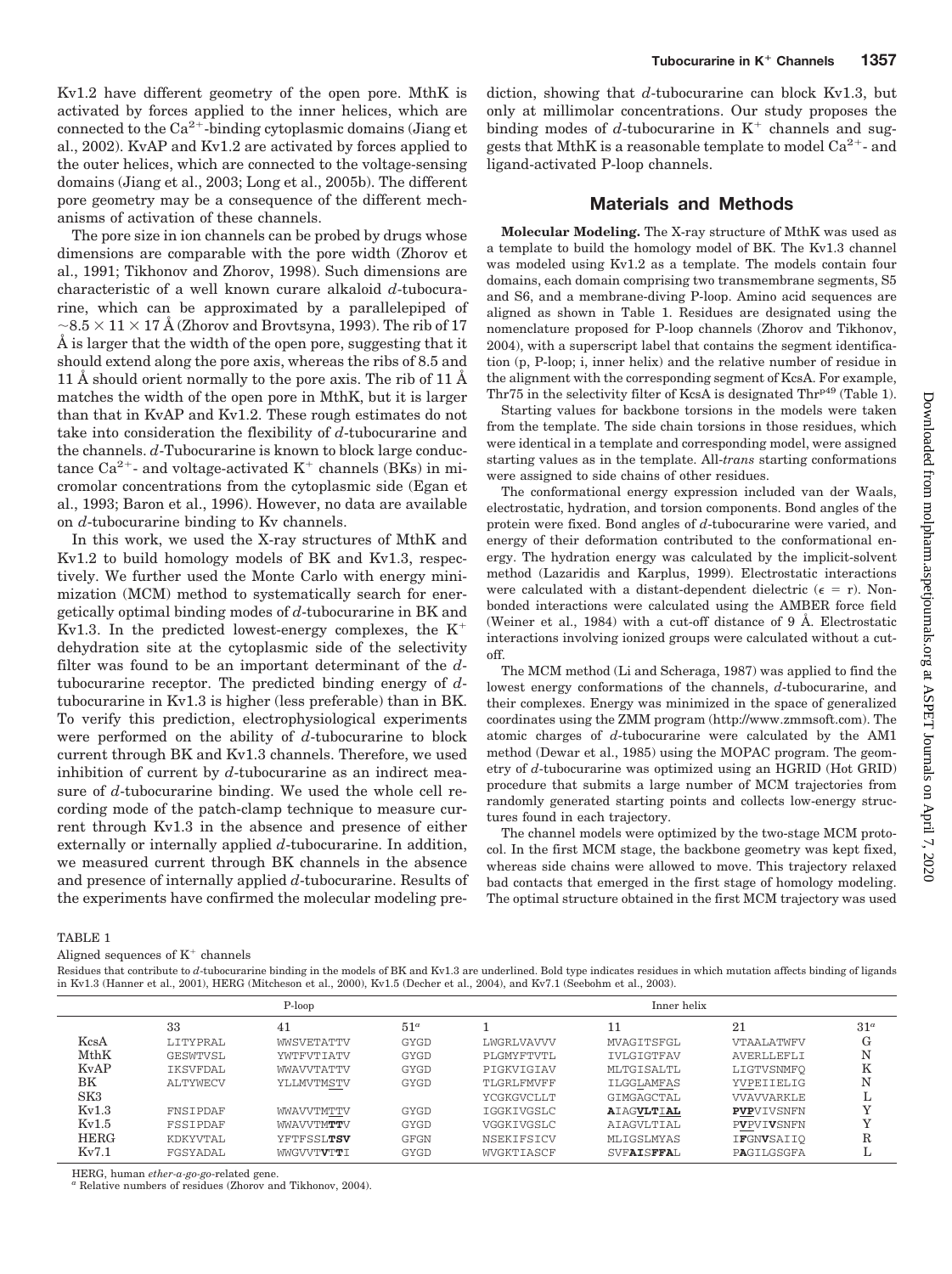as the starting point for the second MCM trajectory, in which both the backbone and side chains were relaxed. Each MCM trajectory was terminated when the last 2000 consecutive energy minimizations did not improve the energy. Pin constraints between matching  $\alpha$ -carbons in the model and in the X-ray structure were used to prevent large deviations between the model and the template. The pins were defined by a flat-bottom parabolic penalty function (Brooks et al., 1985) that increases with the deviation of an  $\alpha$ -carbon atom from the template position.

The homology models of BK and Kv1.3 were used to dock *d*tubocurarine. The optimal complexes between *d*-tubocurarine and the channel proteins were searched by sampling positions, orientations, and torsion angles of the ligand as well as torsion angles of the protein side chains. The energy of each sampled structure was Monte Carlo-minimized in the space of all generalized coordinates, including the protein backbone torsion and bond angles of the ligand. The MCM protocol eliminates bad contacts and predicts an energetically optimal structure in a certain area around the starting point. The dimensions of the area increase but slowly with the length of the MCM trajectory. Therefore, the probability to find the energetically best geometry of the ligand-channel complex for an arbitrary placed *d*-tubocurarine is low. To address this problem, we searched the lowest energy complexes systematically by taking advantage of the fact that *d*-tubocurarine has the shape of a flattened ellipsoid. The length of *d*-tubocurarine between most distant atoms at the poles is larger than the width of the open pore in both the MthK- and Kv1.2-based models. This rules out *d*-tubocurarine binding with the long axis perpendicular to the pore axis. Two binding modes of *d*-tubocurarine with its long axis collinear to the pore axis are possible, with either the quaternary ammonium or protonated amino group facing the selectivity filter. In both of the modes, the *d*tubocurarine shape is approximately complementarily to the pore region of the open channel. The starting positions of *d*-tubocurarine in the channel were sampled systematically in the space of the essential (driven) generalized coordinate, which specifies rotation of *d*-tubocurarine around its long axis. Other generalized coordinates, which include five remaining rigid-body degrees of freedom of *d*tubocurarine, torsional angles of *d*-tubocurarine and channel, and bond angles of *d*-tubocurarine were Monte Carlo-minimized for each value of the essential generalized coordinate. The values of ligandreceptor energy extracted from the energetically best structure found from each starting orientation were plotted against the driven generalized coordinate as described previously (Tikhonov and Zhorov, 2005).

**Cells.** The L929 cells, permanently transfected with mKv1.3 (Grissmer et al., 1994), were maintained in Dulbecco's modified Eagle's medium with Earle's salts (catalog no. 41966-029; Invitrogen, Paisley, UK) and 10% heat-inactivated fetal calf serum (Invitrogen, Karlsruhe, Germany). The CHO-K1 cells, permanently transfected with the BK or MaxiK channel  $\alpha$ -hslo together with the  $\beta$ -bslo (GenBank accession no. L26101) subunit (Zhou et al., 1998), were kindly provided by Dr. P. Ruth (Department of Pharmacology and Toxicology, Technical University Munich, Munich, Germany). The cells were maintained in the same culture medium used for L929 cells, supplemented with 10% heat-inactivated fetal calf serum, 250  $\mu$ g/ml G418 (Geneticin), 100  $\mu$ g/ml hygromycin B, 10 ml of HT-Supplement (0.68 g/l hypoxanthine and 0.194 g/l thymidine), 5 ml of nonessential amino acids (without L-Gln, 1.15 mg/ml L-Pro). These culture medium supplements were purchased from Invitrogen, and the cell culture materials were from Dow Corning (Seneffe, Belgium). Cells were kept in a humidified 10 or  $5\%$  CO<sub>2</sub> incubator (Kendro Laboratory Products GmbH, Hanau, Germany) at 37°C.

**Solutions.** All experiments were carried out at room temperature (21–25°C). Cells were measured in normal mammalian Ringer's solution containing, for  $Na^+$  Ringer, 160 mM NaCl, 4.5 mM KCl, 2 mM  $\rm CaCl_2$ , 1 mM  $\rm MgCl_2$ , and 5 mM HEPES, and for K<sup>+</sup> Ringer, NaCl was replaced by KCl (final  $[K^+]$  164.5 mM). The pH was adjusted to 7.4 with NaOH and KOH, respectively, with an osmolarity from 290 to

320 mOsM. A simple syringe-driven perfusion system was used to exchange the bath solution in the recording chamber. The internal pipette solution used for measuring Kv1.3 currents contained 155 mM KF,  $2$  mM  $MgCl<sub>2</sub>$ ,  $10$  mM EGTA, and  $10$  mM HEPES; the solution used for measuring current through  $Ca^{2+}$ -activated potassium channels (BK or MaxiK) contained 135 mM potassium aspartate,  $8.7 \text{ mM CaCl}_2$ ,  $2 \text{ mM MgCl}_2$ ,  $10 \text{ mM EGTA}$ , and  $10 \text{ mM HEPES}$ (free  $[Ca^{2+}]_i = 10^{-6}$  M). The pH was adjusted to 7.2 with KOH in each solution, and each had an osmolarity between 290 and 320 mOsM. All chemicals of quality "pro analysis" were obtained from the following companies: Fluka Chemika GmbH (Neu-Ulm, Germany) (HEPES), Carl-Roth Chemika GmbH+Co. (Karlsruhe, Germany) (CaCl<sub>2</sub>), Merck KGaA (Darmstadt, Germany) (NaCl), Sigma-Aldrich Chemie GmbH (Steinheim, Germany) (EGTA), and Fluka Chemika GmbH (Buchs, Germany) (KCl, KF, and MgCl<sub>2</sub>). *d*-Tubocurarine was purchased through Fluka BioChemika GmbH (Buchs, Germany), dissolved under argon conditions in water (stock solution of 64 mM), and diluted to the final concentrations in the bath solution for external application and in the pipette solution for internal application of *d*-tubocurarine. For internal application of *d*-tubocurarine, the pipette was first tip-filled with *d*-tubocurarine-free internal solution by dipping the pipette tip into the internal solution and applying suction to the pipette. Then, the internal solution with the different *d*-tubocurarine concentrations was used to fill the remainder of the patch pipette from the back.

**Electrophysiology.** All electrophysiological experiments were carried out using the whole cell mode of the patch-clamp technique (Hamill et al., 1981; Rauer and Grissmer, 1996). Electrodes were pulled from glass capillaries (Science Products, Hofheim, Germany) in three stages and fire-polished to resistances measured in the bath from 2.5 to 5 M $\Omega$ . Membrane currents were measured with an EPC-9 patch-clamp amplifier (HEKA Elektronik, Lambrecht/Pfalz, Germany) interfaced to a Macintosh computer running the acquisition and analysis software Pulse and PulseFit (HEKA Elektronik). The holding potential in all experiments was  $-80$  mV. Series resistance compensation (80%) was used when currents were bigger than 2 nA. Data analysis was performed using IgorPro 3.1 (Wavemetrics, Lake Oswego, OR).

# **Results**

**Conformational Analysis of** *d***-Tubocurarine.** The global-minimum conformation of *d*-tubocurarine found by the HGRID procedure (Fig. 1B) is practically identical to the X-ray structure by Reynolds and Palmer (1976). This conformation has a shape of a flattened ellipsoid with the charged groups at the poles. The ellipsoid's surface between the poles has a predominantly hydrophobic character. The second-best conformation of *d*-tubocurarine (Fig. 1C) corresponds to the significantly different X-ray structure (Codding and James, 1973). The energy of this conformation is  $\sim 0.5$  kcal/mol above the global minimum. The results of the brute-force global minimization are close to those reported by Zhorov and Brovtsyna (1993), despite that the latter study was performed with a different force field and a more sophisticated but laborious algorithm of conformational search (Go and Scheraga, 1970), which was the only choice at slow computers. Furthermore, we used the global-minimum conformation as a starting structure, because its ellipsoidal shape is more complementary to the cylindrical open pore than another conformation, which has a pyramidal shape (Fig. 1C).

**Selectivity Filter Occupancy.** Cationic ligands can approach the selectivity filter region from the cytoplasmic side, as seen in the X-ray structures of tetrabutylammonium with KcsA (Zhou et al., 2001; Lenaeus et al., 2005). The electro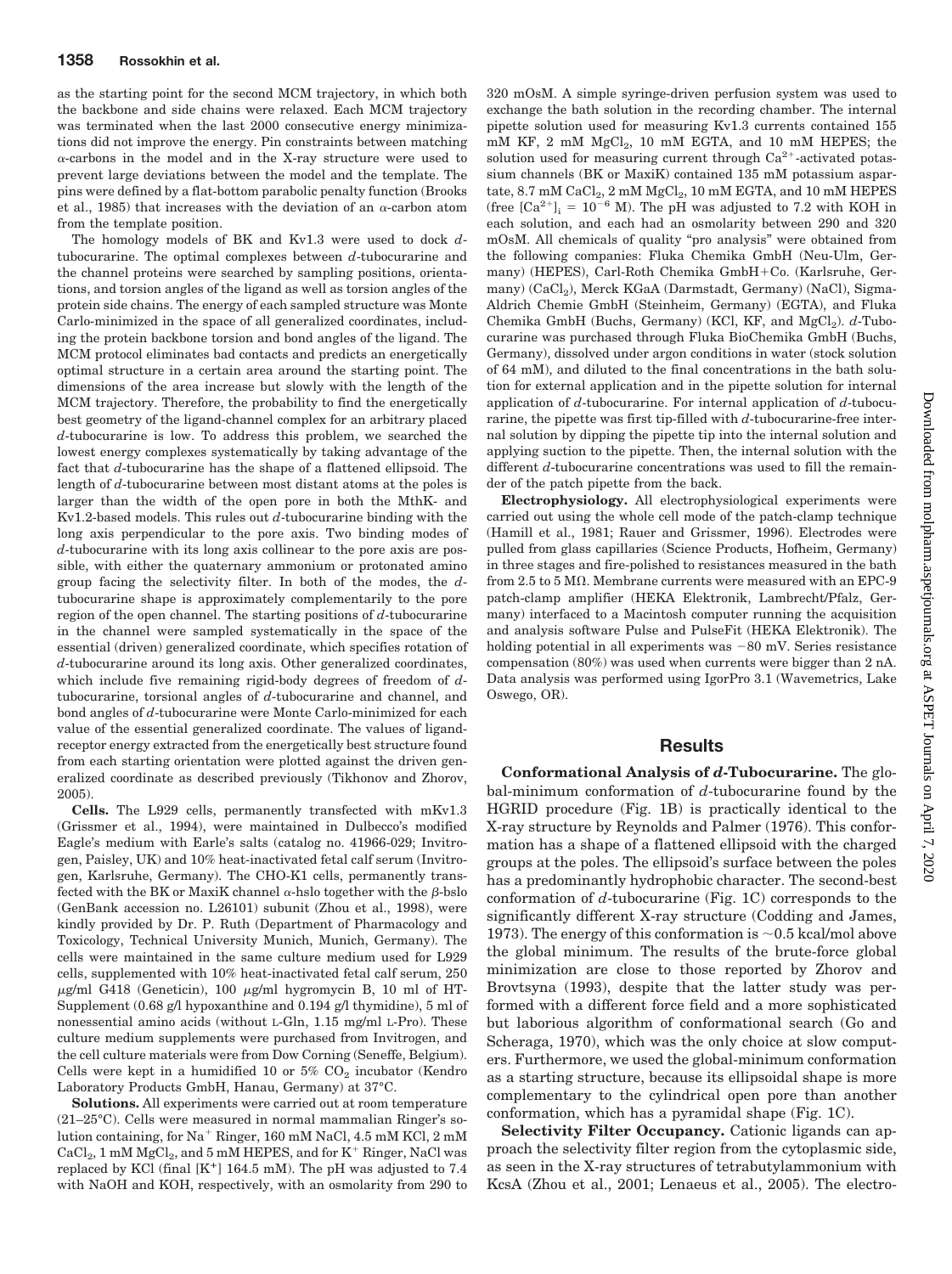static component of the ligand-receptor energy should depend on the occupation of  $K^+$  binding sites in the selectivity filter. The available X-ray structures of  $K^+$  channels show different numbers of potassium ions in the selectivity filter. Two potassium ions are seen in the KcsA-antibody complex at low  $K^+$  concentration (Zhou et al., 2001b), three in KcsA (Doyle et al., 1998), and four in KvAP (Jiang et al., 2003) as well as in the KcsA-antibody complex at high  $K<sup>+</sup>$  concentration (Zhou et al., 2001b) and in KcsA-tetrabutylammonium complex (Zhou et al., 2001a). Following Zhou and MacKinnon  $(2003)$ , we label K<sup>+</sup> binding sites 1 through 4 starting from the most extracellular site. Analysis of the electron-density profiles of  $K^+$  and  $Tl^+$  in KcsA revealed that the four sites are occupied by potassium ions with nearly equal probability, but they bind simultaneously only two potassium ions in positions 1 and 3 or 2 and 4 (Zhou and MacKinnon, 2003). Our MCM calculations demonstrated that the selectivity filter does not hold simultaneously four potassium ions. Electrostatic repulsion displaced  $K^+$  from position 1 in the open Kv1.3 and from position 4 in the closed Kv1.3 (data not shown). To explore various possibilities, we modeled  $K^+$ channels with two patterns of the selectivity filter occupancy. In the first pattern, three potassium ions occupied positions 1, 3, and 4 as seen in the KcsA structure (Doyle et al., 1998). The second pattern had two potassium ions that occupied positions 1 and 3. Configuration 2, 4 was not considered,

A



because in terms of interactions with *d*-tubocurarine it is similar to configuration 1, 3, 4.

**Geometry of Threonine Rings.** The inner pore of Kv1.3 has a predominantly hydrophobic character, which would favorably interact with the hydrophobic moieties of ligands. The only polar residues that could form direct contact with the ammonium groups of  $d$ -tubocurarine are  $Thr<sup>p48</sup>$  and Thr<sup>p49</sup>. Side chains of these residues adopt various orientations in different crystals (Fig. 2, A–C). Experimental values of Thr<sup>p49</sup> side chain torsion  $\chi_1$  are -32.7° in KcsA, 62° in KcsA-tetrabutylammonium complex, 89.5° in KvAP, and 65.7° in Kv1.2. Conformational transitions in the selectivity filter region may underline the channel transition from a conducting to a nonconducting state (Yellen, 2001; Zhou et al., 2001b; Zhou and MacKinnon, 2003). To systematically explore conformational possibilities of the Thr rings, we created a model of the Kv1.3 selectivity filter involving four decapeptides with residues p44 through p53. The  $\alpha$ -carbons were constrained to coordinates of Kv1.2, and positions 1, 3, and 4 were populated by potassium ions. The energy was Monte Carlo-minimized from 200 starting points, in which random values of  $\chi_1$  and  $\chi_2$  were assigned to side chain torsion of Thr<sup>p49</sup>.

The apparent global minimum (Fig. 2D) corresponds to the conformation seen in the X-ray structure of Kv1.2. It is stabilized by the inter-residue  $H^+$  bonds  $Thr^{p49}$ -OH-O=  $C^{\alpha}$  Thr<sup>p48</sup> with eight oxygens of Thr<sup>p49</sup> coordinating K<sup>+</sup> in position 4. The average value of  $\chi_1$  in Thr<sup>p49</sup> in the four domains is  $81.9 \pm 2.5^{\circ}$ , which is close to the value in the



**Fig. 1.** Structure of *d*-tubocurarine. A, chemical formula. B and C, orthogonal views at the superposition of the X-ray structure (wire-frames) and structures predicted by the ZMM module HGRID (sticks). The globalminimum conformation (B) matches the X-ray structure by Reynolds and Palmer (1976). The second-best conformation (C) with the energy 0.5 kcal/mol above the global-minimum matches the X-ray structure by Codding and James (1973). Nitrogens and oxygens are darker than carbons.

**Fig. 2.** Cytoplasmic views at the experimental (A–C) and predicted (D) conformations of residues  $Thr^{p48}$  and  $Thr^{p49}$  shown as thin and thick sticks, respectively. Oxygen and nitrogen atoms are darker than carbons. Rods are drawn via  $C^{\alpha}$  atoms in positions p46 to p51. The K<sup>+</sup> ion in position 4 is shown as a small sphere. A, X-ray structure of Kv1.2 (Long et al., 2005a). B, X-ray structure of KvAP (Jiang et al., 2003). C, X-ray structure of KcsA (Doyle et al., 1998). D, global-minimum conformation obtained in Monte Carlo minimization of the selectivity filter model of Kv1.3.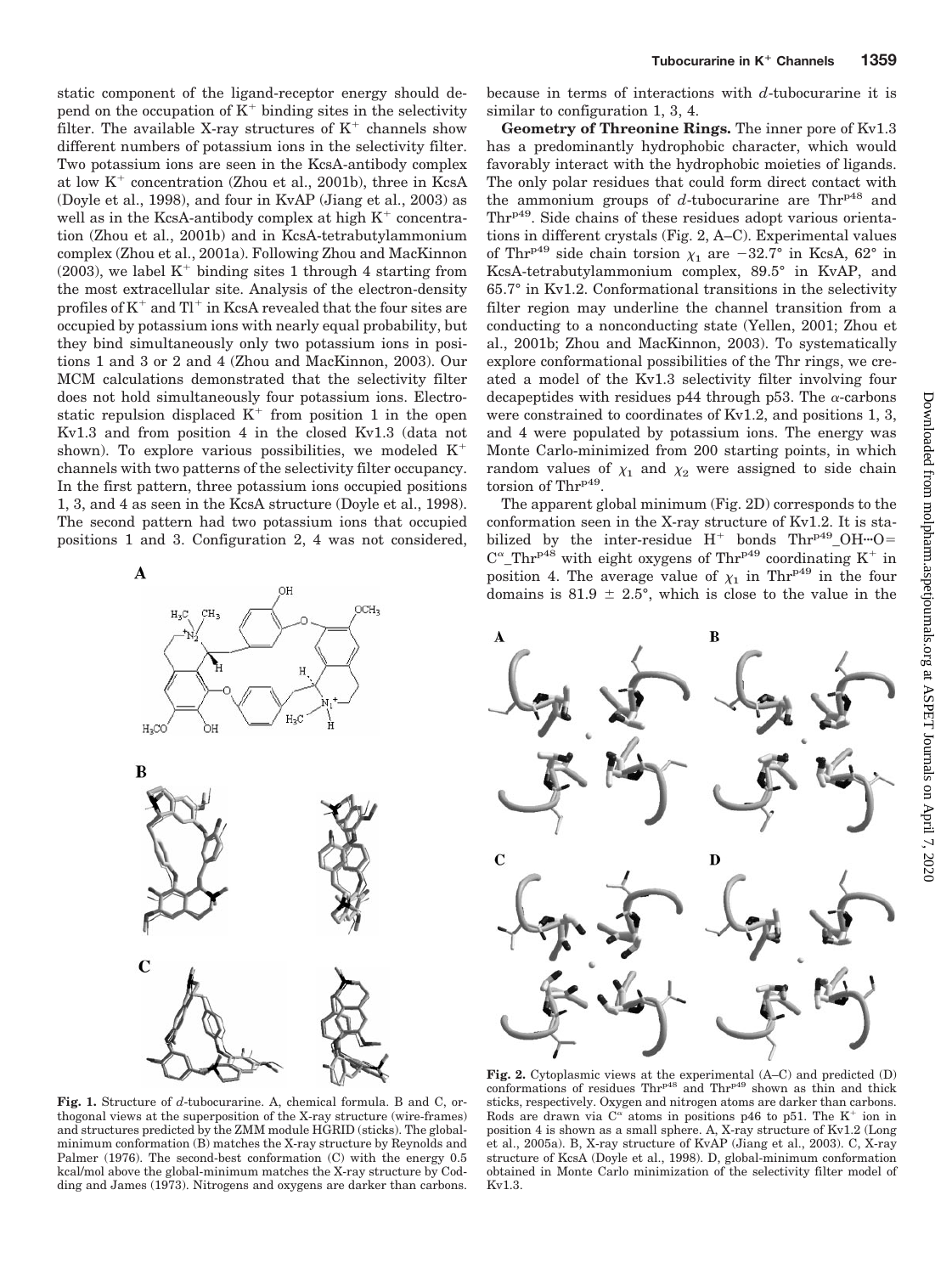## **1360 Rossokhin et al.**

X-ray structure of KvAP. A large number of conformations within 7 kcal/mol from the apparent global minimum were found. In some higher energy asymmetric structures, side chains of  $Thr^{p48}$  and  $Thr^{p49}$  are involved in inter- and intraresidue H-bonds. These calculations demonstrate the flexibility of Thr ring. The global-minimum conformation, which corresponds to the open channel, was chosen as the starting point for docking the open-channel blocker *d*-tubocurarine.

**Docking** *d***-Tubocurarine in BK and Kv1.3.** To find the lowest-energy ligand-channel complexes, we first manually placed *d*-tubocurarine in BK with either the quaternary ammonium group or protonated amino group approaching the selectivity filter. Monte Carlo-minimized structures with potassium ions in positions 1 and 3 of the selectivity filter had lower ligand-receptor energy (Table 2) and were used for the systematic search of the energetically optimal ligand-receptor complexes by rotating *d*-tubocurarine in the channel. Taking into account the 4-fold symmetry of the channel, the imposed rotation angle was varied from 0 to 90° with the step of 15° (Fig. 3). At each step, the energy was Monte Carlominimized.

The ligand-protein energy and its components extracted from the Monte Carlo-minimized structures of *d*-tubocurarine in BK with potassium ions in positions 1 and 3 are shown in Fig. 4. In both binding modes, van der Waals energy varies from  $-13$  to  $-22$  kcal/mol, indicating that overlaps between the ligand and receptor atoms are eliminated by the MCM protocol at each orientation of the ligand. Electrostatic energy varies from  $-8$  to  $-17$  kcal/mol with major contributions from the attraction of the ligand cationic groups to Ser<sup>p48</sup> and Thr<sup>p49</sup>. The stabilizing van der Waals and electrostatic contributions to the ligand-protein energy are partially compensated by the destabilizing hydration energy. The hydration energy has two types of components: preferable dehydration of hydrophobic groups and nonpreferable dehydration of hydrophilic groups. The latter components prevail resulting in positive (repulsing) hydration energy observed at each orientation of the ligand.

The binding mode of *d*-tubocurarine with the protonated amino group toward the selectivity filter is more energetically preferable because of stronger van der Waals interactions and lower hydration energy (Table 3). The average distance between the amino group and  $O^{\gamma}$ -Thr<sup>p49</sup> is 4.4 Å. Another factor stabilizing the complexes is the proximity of the cationic groups of *d*-tubocurarine to the focus of macrodipoles of the P-loop helices (Fig. 5, A and B).

Residues Leu<sup>115</sup>, Phe<sup>118</sup>, and Ala<sup>119</sup> provide the largest contributions to the van der Waals energy of the *d*-tubocura-

## TABLE 2

Lowest-energy complexes of *d*-tubocurarine in BK found by Monte Carlo-minimizing the starting conformations with manually placed ligand

|                         | Amino Group of the Ligand Approaching the<br>Selectivity Filter and Positions Occupied by<br>$K^+$ Ions |          |            |         |  |
|-------------------------|---------------------------------------------------------------------------------------------------------|----------|------------|---------|--|
| Energy                  |                                                                                                         | Tertiary | Quaternary |         |  |
|                         | 1, 3, 4                                                                                                 | 1, 3     | 1, 3, 4    | 1, 3    |  |
| van der Waals, kcal/mol | $-18.9$                                                                                                 | $-18.0$  | $-10.7$    | $-14.7$ |  |
| Electrostatic, kcal/mol | 4.6                                                                                                     | $-11.1$  | 0.4        | $-4.9$  |  |
| Solvation, kcal/mol     | 10.1                                                                                                    | 11.2     | 3.4        | 5.4     |  |
| Total, kcal/mol         | $-4.2$                                                                                                  | $-17.9$  | $-6.9$     | $-14.2$ |  |

rine-channel complex (Table 3). The lowest energy conformation of *d*-tubocurarine can be approximated by a parallelepiped of  $\sim$ 8.5  $\times$  11  $\times$  17 Å (Zhorov and Brovtsyna, 1993). Let us designate  $a, b$ , and  $c$  the parallelepiped faces with dimensions of  $11 \times 17$ ,  $8.5 \times 17$ , and  $8.5 \times 11$  Å, respectively. The cationic groups of *d*-tubocurarine are at the smallest faces *c*. Four residues Phe<sup>118</sup> at the narrowest level of the pore embrace *d*-tubocurarine, but they differently interact with



**Fig. 3.** The extracellular view at the superposition of starting orientations of *d*-tubocurarine in BK. The ligand is docked with the protonated amino group toward the selectivity filter. The energy of interaction of *d*-tubocurarine with BK obtained after Monte Carlo minimization of these starting orientations is shown in Fig. 4. Only inner helices of the channel are shown for clarity. The rotational angle of *d*-tubocurarine in BK is a dihedral angle between two planes. The first plane passes through the pore axis and main chain oxygen O\_Thr<sup>p49</sup>. The second plane passes through *d*-tubocurarine long axis and the oxygen atom bridging two phenyl rings. The dihedral angle was varied clockwise as viewed from the extracellular space with a step of 15°. *d*-Tubocurarine at the rotation angle of 0° is colored black.



Fig. 4.  $d$ -Tubocurarine-channel energy  $(E_{total})$  and its van der Waals, electrostatic, and solvation energy components against rotation angle of the ligand in the pore of BK and Kv1.3 channels.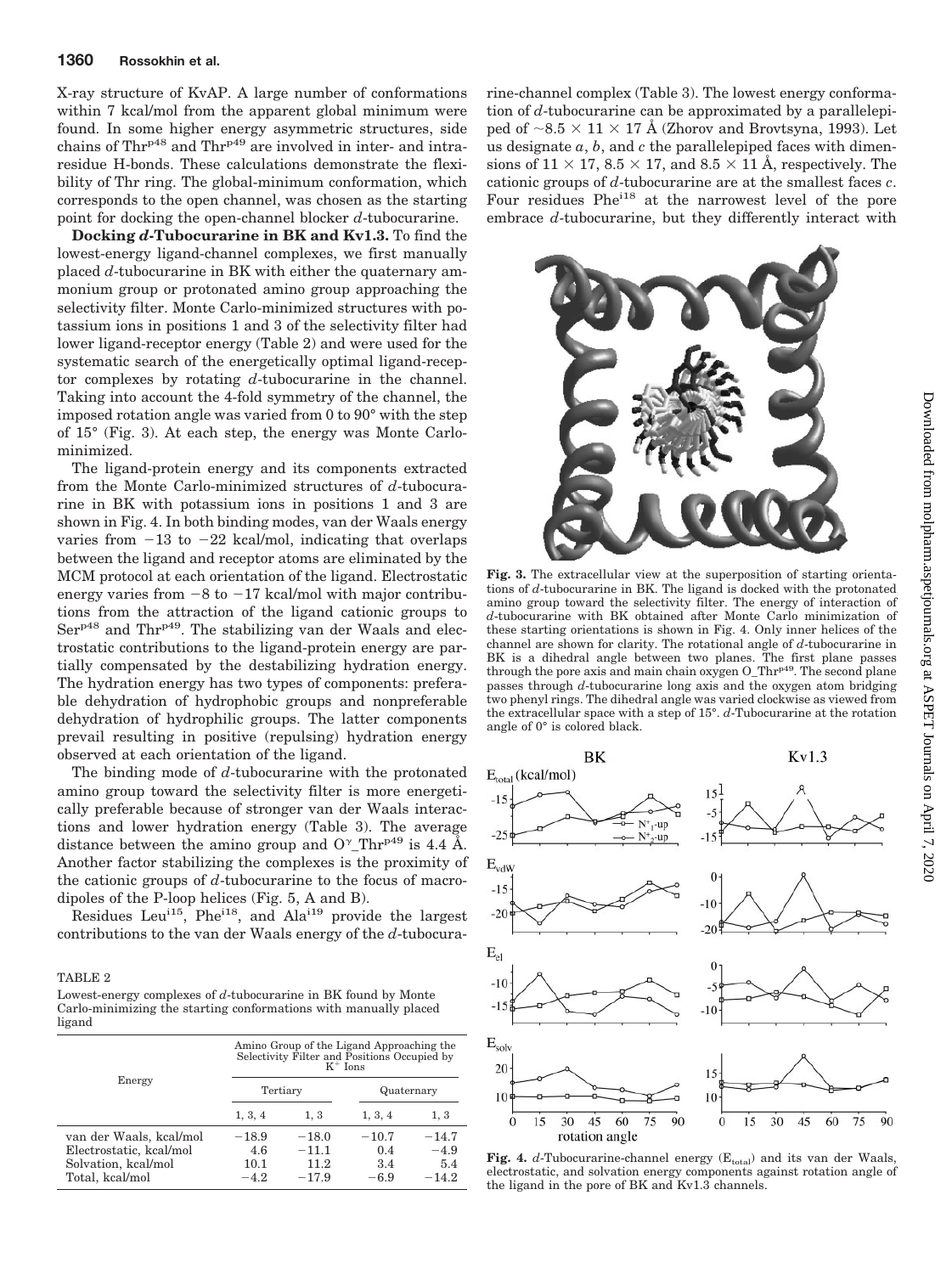it (Fig. 5C). Two of them protrude inside the pore to form stabilizing contacts with faces a that are  $\sim 8.5$  Å apart. The ligand faces  $b$ , which are  $\sim$ 11 Å apart, push the other two residues Phe<sup>118</sup> against the inner helices' backbones (Fig. 5C).

Monte Carlo-minimized complexes of *d*-tubocurarine in BK with three potassium ions in the selectivity filter are less stable than complexes in the model with two potassium ions (Table 2). The former are destabilized by the stronger repulsion between the ligand's cationic group and  $K^+$  in position 4,

#### TABLE 3

Lowest energy complexes of  $d$ -tubocurarine with BK channel with  $K^+$ ions in positions 1, 3 and residues providing the largest contribution to the ligand-receptor energy

Two figures delimited by slash  $($ ) refer to the matching residues in the four domains that provide the energy contributions of the highest and the lowest absolute values. Close numbers indicate that *d*-tubocurarine interacts with matching residues in all four domains (e.g., Thrp49)

|                         | Amino Group of the Ligand<br>Approaching the Selectivity Filter |             |  |
|-------------------------|-----------------------------------------------------------------|-------------|--|
|                         | Tertiary                                                        | Quaternary  |  |
| Energy                  |                                                                 |             |  |
| van der Waals, kcal/mol | $-20.0$                                                         | $-18.2$     |  |
| Electrostatic, kcal/mol | $-15.8$                                                         | $-17.1$     |  |
| Hydration, kcal/mol     | 10.2                                                            | 13.3        |  |
| Total, kcal/mol         | $-25.6$                                                         | $-22.0$     |  |
| Residues                |                                                                 |             |  |
| Ser <sup>p48</sup>      | $-2.1/-0.5$                                                     | $-2.2/-0.8$ |  |
| $Thr^{p49}$             | $-2.9/-2.0$                                                     | $-3.3/-2.1$ |  |
| Leu <sup>i15</sup>      | $-1.2/-0.3$                                                     | $-1.0/0.4$  |  |
| $Phe^{i18}$             | $-3.2/0.4$                                                      | $-0.3/0.2$  |  |
| $Ala^{i19}$             | $-1.1/0.3$                                                      | $-0.8/-0.5$ |  |
| $Val^{i22}$             | $-0.8/0.3$                                                      | $0.7/-0.4$  |  |



especially in the binding mode with the protonated amino group toward the selectivity filter. In the crystal structures of KcsA with tetrabutylammonium, the ligand's nitrogen is  $\sim$  5 Å from  $K^+$  in position 4. The electrostatic repulsion unavoidable in such a complex is compensated by four butyl groups of tetrabutylammonium, which provide multiple van der Waals contacts with the bottom of the selectivity filter region and fit into interdomain cavities (Leneaus et al., 2005). In the *d*tubocurarine-BK complexes, the electrostatic repulsion between the ligand and  $K^+$  in position 4 is not compensated, because face *c* of *d*-tubocurarine, which is exposed to the selectivity filter, makes less van der Waals contacts with the channel than tetrabutylammonium. Furthermore, MOPAC calculations show that the positive charge in tetrabutylammonium is completely delocalized over alkyl groups adjacent to the nitrogen atom, weakening the electrostatic repulsion from the potassium ion in position 4. Delocalization of positive charges is also seen in *d*-tubocurarine, but a charge of 0.27 proton charge units remains at the NH bond of the protonated amino group of the drug. This charge would repel  $K^+$  in position 4.

The search for the energetically optimal orientation of *d*tubocurarine in the Kv1.2-based model of Kv1.3 predicts that orientations with either the tertiary or quaternary ammonium group toward the selectivity are possible (Fig. 6). The lowest energy complex has the ligand-receptor energy of  $-15.7$  kcal/mol, which is  $\sim$  10 kcal/mol higher than that in the MthK-based model of BK channel (Fig. 4; Table 4). The major difference in ligand-receptor energy is in electrostatic interactions, which are weaker in Kv1.3 than in BK. The electrostatic ligand-receptor interactions in Kv1.3 are desta-



**Fig. 5.** Side (A and B) and extracellular (C and D) views at the lowest energy complexes of *d*-tubocurarine in BK with the protonated amino group of the ligand oriented toward (A and C) and away (B and D) from the selectivity filter with  $K^+$  ions in positions 1 and 3. In the side views, only the inner helices and P-loops in two domains are shown for clarity. In the extracellular views, only inner helices are shown. Residues providing strong contributions to interaction with *d*-tubocurarine are shown<br>as sticks: Thr<sup>p49</sup> (A and B), Phe<sup>118</sup> (A and C), and Leu<sup>115</sup> (B and D). K<sup>+</sup> ions are shown as spheres.

**Fig. 6.** Side (A and B) and extracellular (C and D) views at the lowest energy complexes of *d*-tubocurarine in Kv1.2-based model of Kv1.3 with the protonated amino group of the ligand oriented toward (A and C) and away (B and D) from the selectivity filter with  $K^+$  ions in positions 1 and 3. The following residues providing strong contributions to interaction with *d*-tubocurarine are shown as sticks: Thr<sup>p49</sup> (A and B), Pro<sup>123</sup> (A and C), and Val<sup>115</sup> (B and D). Side chains of Ile<sup>118</sup>, which are homologous to Phe<sup> $118$ </sup> in BK, are also shown by sticks in A to D.  $K^+$  ions are shown as spheres.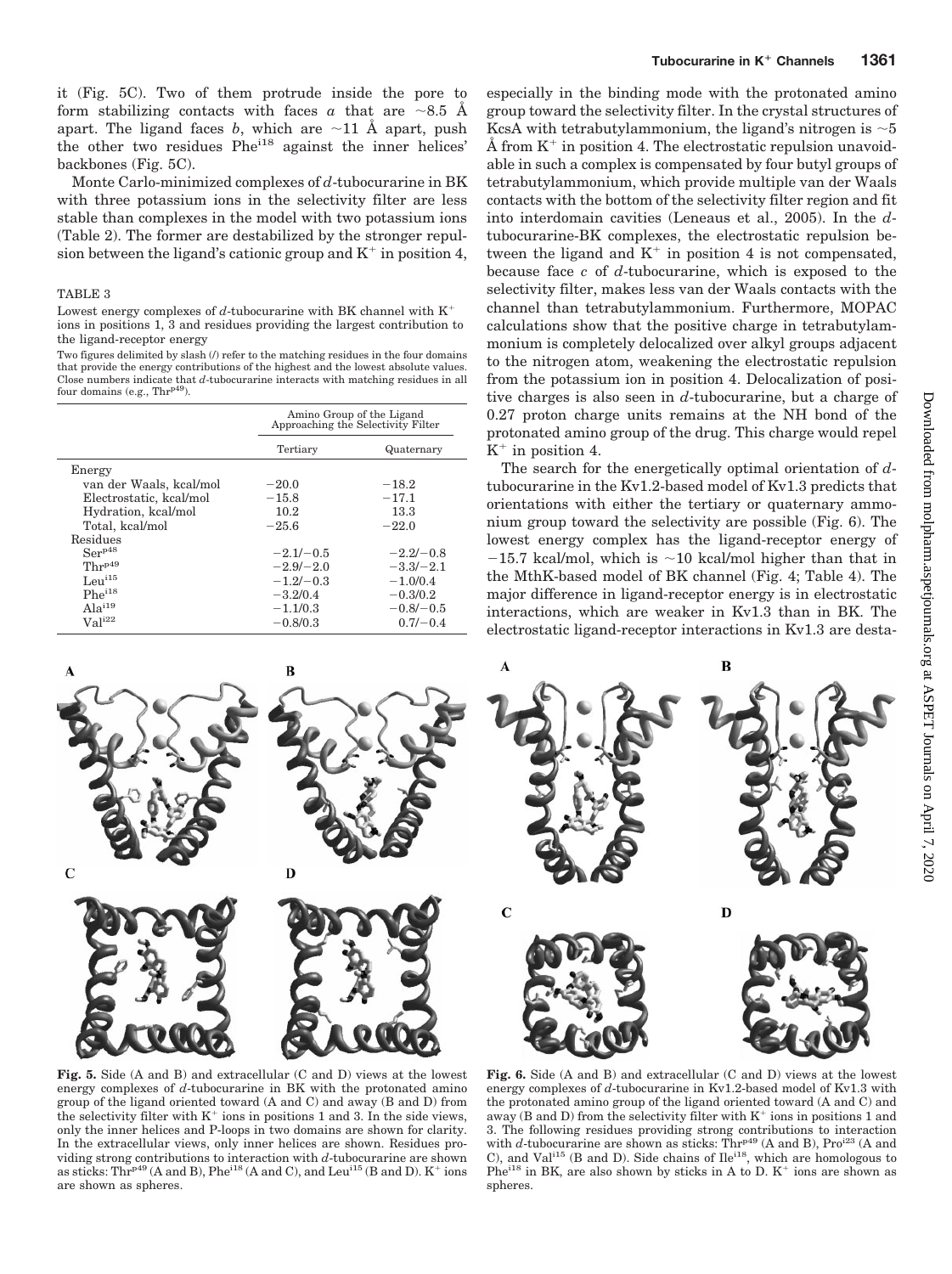bilized by a weaker attraction of the *d*-tubocurarine cationic groups to  $Thr^{p49}$  and  $Thr^{p48}$  and a stronger repulsion of the groups from  $K^+$  in position 3.

**Ligand-Binding Experiments.** To experimentally test the predicted low affinity of *d*-tubocurarine in Kv1.3, we performed whole cell patch-clamp experiments on L929 cells permanently transfected with mKv1.3. First, we wanted to see what affinity *d*-tubocurarine has to Kv1.3 when applied from the outside (dTC<sub>o</sub>). Currents through mKv1.3 channels were elicited by stepping the voltage from a holding potential of  $-80$  to  $+40$  mV for 50 ms as shown in Fig. 7A. The bath solution contained 4.5 mM  $K^+$  without (control) and with 1  $\mu$ M, 100  $\mu$ M, 1 mM, and 3 mM dTC<sub>o</sub>; therefore, no tail currents could be observed.

As can be seen on Fig. 7A, currents through Kv1.3 channels were hardly affected by 1 or 100  $\mu$ M dTC<sub>o</sub>. The block only became significant at concentrations around  $1 \text{ mM } d \text{TC}_o$ or higher. From these and similar experiments, we constructed dose-response-relationships of  $\text{dTC}_o$  to block current

### TABLE 4

Interaction energy (kilocalories per mole) of *d*-tubocurarine with Kv1.2 based model of  $\overline{\mathrm{Kv}}1.3$  with  $\mathrm{K}^+$  ions in positions 1, 3 and residues providing the largest contribution to the ligand-receptor energy Two figures delimited by slash refer  $($ ) to the matching residues in the four domains that provide the energy contributions of the highest and lowest absolute values. Close numbers indicate that *d*-tubocurarine interacts with matching residues in all

| four domains (e.g., Thr <sup>p49</sup> ). |                                                                                            |                       |  |
|-------------------------------------------|--------------------------------------------------------------------------------------------|-----------------------|--|
|                                           | Cationic Group of the Ligand Approaching<br>the Selectivity Filter with Two Potassium Ions |                       |  |
|                                           | Tertiary                                                                                   | Quaternary            |  |
| Energy                                    |                                                                                            |                       |  |
| van der Waals                             | $-20.5$                                                                                    | $-19.7$               |  |
| Electrostatic                             | $-6.0$                                                                                     | $-7.9$                |  |
| Hydration                                 | 13.0                                                                                       | 11.9                  |  |
| Total                                     | $-13.5$                                                                                    | $-15.7$               |  |
| Residues                                  |                                                                                            |                       |  |
| $Thr^{p48}$                               | $-1.1/0.2$                                                                                 | $-1.1/-0.6$           |  |
| $Thr^{p49}$                               | $-2.0/-1.1$                                                                                | $-2.5/-1.0$           |  |
| Val <sup>i15</sup>                        | $-1.3/0.8$                                                                                 | $-2.2/-0.3$           |  |
| $\text{He}^{\text{i18}}$                  | $0.8/-0.2$                                                                                 | $-0.7$ / <sup>a</sup> |  |
| Ala <sup>i19</sup>                        | $0.8/-0.5$                                                                                 | $-1.4/0.6$            |  |
| $Leu^{i20}$                               | $-0.9/a$                                                                                   | $-1.4/a$              |  |
| $Val^{i22}$                               | $-0.5/0.2$                                                                                 | 0.9/0.4               |  |
| $Pro^{i23}$                               | $-1.8/-0.3$                                                                                | $-1.2/-0.3$           |  |

*<sup>a</sup>* Absolute value of the lowest energy contribution is less than 0.1 kcal/mol.



**Fig. 7.** Whole cell patch-clamp experiments on L929 cells permanently transfected with mKv1.3. A, currents through mKv1.3 channels were elicited by stepping the voltage to  $+40$  mV for 50 ms from a holding potential of  $-80$  mV every 30 s. The bath solution contained 4.5 mM K without (control) and with 1  $\mu$ M, 100  $\mu$ M, 1 mM, and 3 mM dTC<sub>o</sub>. B, dose-response curve for dTC<sub>o</sub> blocking current through Kv1.3 channels. The  $K_d$  value (1  $\pm$  0.1 mM) for the dTC<sub>o</sub> block was deduced by fitting a modified Hill equation ( $I_{\text{dTC}_0}/I_{\text{control}} = 1/[1 + (dTC_0]/K_d)]$  to the data points, where  $I_{\text{dTC}_0}$  is the peak current in the presence of  $\text{dTC}_0$  and  $I_{\text{control}}$ is the peak current in the absence of  $\text{dTC}_o$ . The value at each  $\overline{\text{dTC}}_o$ concentration was the mean  $\pm$  S.D. of six measurements. SD is shown as bars when it exceeds the size of the symbol.

through Kv1.3 as can be seen in Fig. 7B. The results clearly show that  $dTC<sub>o</sub>$  can block Kv1.3, but significant block is observed only in millimolar concentrations.

In further experiments, we evaluated the affinity of *d*tubocurarine on Kv1.3 when applied from the intracellular  $side (dTC<sub>i</sub>)$ . Because  $d$ -tubocurarine is only back-filled in the patch pipette and at the tip of the pipette is a *d*-tubocurarinefree internal solution, the current measurements in whole cell recording right after break-in reflect the control current without *d*-tubocurarine. During the course of each experiment, *d*-tubocurarine from the pipette will diffuse into the cell, and, because of the large volume of the back-filled solution compared with the tip-filled solution, *d*-tubocurarine will approximately reach the concentration in the back-filled solution. Currents through mKv1.3 channels were elicited by stepping the voltage from a holding potential of  $-80$  to  $+40$ mV for 50 ms as shown in Fig. 8A. The bath solution contained 164.5 mM  $K<sup>+</sup>$  to be comparable with the experiments on BK channels (Egan et al., 1993); therefore, inward tail currents could be observed in contrast to the experiments shown in Fig. 7. Different experiments with different  $dTC_i$ concentrations in the pipette are superimposed and scaled to normalize the control current.

As can be seen in Fig. 8A*,* current through Kv1.3 channels were little affected by 100  $\mu$ M dTC<sub>i</sub> with 1 mM dTC<sub>i</sub> blocking about 50% of the current through Kv1.3 under our measuring conditions. The results clearly show that  $dTC_i$  cannot block Kv1.3 at concentrations below 100  $\mu$ M. The affinity of dTC<sub>i</sub> for Kv1.3 is therefore much weaker than for BK channels (Fig. 8, C and D) with concentrations of  $\sim$ 8  $\mu$ M that reduce current by half. This affinity of  $dTC_i$  for the BK channel is similar to values obtained from the literature (Egan et al., 1993). The experiments by Egan et al. (1993) on the block of BK channels by  $dTC_i$  were performed on inside-out membrane patches of cultured olfactory bulb neurons. Single BK channels were exposed to different concentrations of *d*-tubocurarine to the internal membrane surface of an inside-out membrane patch containing a single BK channel with symmetrical 150 mM  $K^+$  on both sides of the membrane. Application of 10  $\mu$ M  $d$ -tubocurarine reduced the overall open time in those recordings by approximately 50% without changing the single channel conductance. Our whole cell experiments with BK as well as Kv1.3 channels are comparable with those of Egan et al.  $(1993)$  because the experiments with dTC<sub>i</sub> on Kv1.3 were also performed in symmetrical  $K^+$  solutions. Thus, experiments confirm the prediction of the molecular modeling that the internally applied *d*-tubocurarine has lower affinity in Kv1.3 than in BK.

## **Discussion**

Various ligands, from simple tetraethylammonium to large alkaloids such as *d*-tubocurarine and correolide, a naturally occurring steroidal ligand with immunosuppressant activity (Hanner et al., 1999, 2001), are known to block the inner pore of  $K<sup>+</sup>$  channels. Molecular modeling becomes an increasingly popular approach to predict drug-channel complexes. However, the reliability of predictions, which can be made with the help of homology models, is highly sensitive to the choice of the X-ray templates. The X-ray structures for only three open  $K^+$  channels are currently available: MthK, KvAP, and Kv1.2. It remains unclear which of the templates should be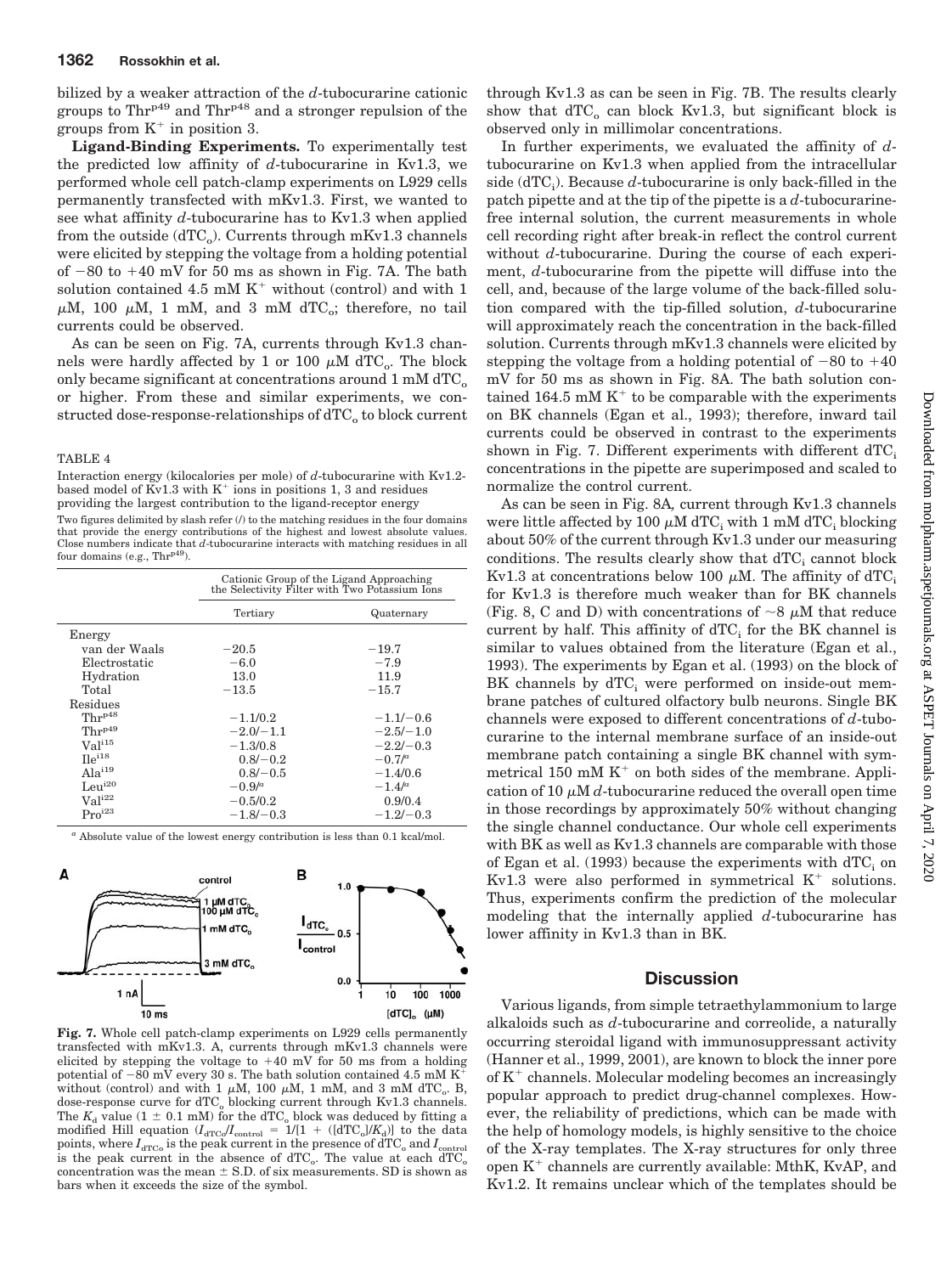used to model complexes of medicinally important drugs with specific  $K^+$  channels. In this study, we have built homology models of BK and Kv1.3 channels using MthK and Kv1.2, respectively, and docked *d*-tubocurarine in the open inner pore of these channels. The approximate shape complementarity with the open inner pore predetermined the orientation of the ellipsoid-like, semirigid *d*-tubocurarine, in which the ligand's long axis is approximately collinear to the pore axis. We found that the open pore of both channels is wide enough to accommodate the drug. The binding mode with the protonated amino group toward the selectivity filter was found more preferable than the opposite mode with the quaternary ammonium group toward the selectivity filter.

To explore systematically possible orientations of *d*-tubocurarine in BK and Kv1.3 channels, we computed profiles of Monte Carlo-minimized energy against rotation of the ligand around its long axis (Fig. 4). The obtained smooth profiles of ligand-receptor energy with a shallow minimum are in a sharp contrast with the bumpy rotational profiles of tetrodotoxin and saxitoxin in the selectivity filter of the  $Na<sup>+</sup>$  channel, which have deep minima (Tikhonov and Zhorov, 2005). The latter complexes are stabilized by multiple  $H^+$  bonds, whose elimination upon turning the ligand out of the most preferable orientation results in a sharp energy increase. In contrast, no H-bonds are formed in the *d*-tubocurarine-channel complexes. These are stabilized by van der Waals and electrostatic interactions, which have relatively low sensitivity to the ligand orientation. This observation can explain the fact that many structurally various ligands bind in the inner pore of  $K^+$  channels, whereas the selectivity filter region of  $Na<sup>+</sup>$  channel is blocked by highly specific toxins.

Many eukaryotic voltage-gated potassium channels, including the best-studied *Shaker* channels, contain a conserved Pro-Val-Pro motif in the inner helices. Based on their studies of Cd<sup>2+</sup> action on the *Shaker* channel mutants, Webster et al. (2004) derived valuable distance constraints between the inner helix residues in positions i22, i24, and i34. Bruhova and Zhorov (2005) used these distance constraints to build the KvAP-based model of the *Shaker* channel, which predicted a smooth bend at the Pro-Val-Pro motif and the pore width of  $\sim$ 10 Å. The predicted characteristics are consistent with the later published structure of Kv1.2 (Long et al., 2005a). The model of Bruhova and Zhorov (2005) also explained the paraxial fact that large correolide and small  $Cd^{2+}$  ions block the inner vestibule of the open Kv1.3 at the same level of the pore. The MthK-based model of the *Shaker* channel was found inconsistent with the distance constraints of Webster et al. (2004). However, this does not rule out the applicability of the MthK structure to model  $Ca^{2+}$ -activated  $K^+$  channels as well as certain ligand-gated channels. Indeed, calculations of the current study demonstrated that *d*-tubocurarine have a higher affinity in the MthK-based model of BK than to the Kv1.2-based model of Kv1.3. The computed differences in the binding energy are determined by geometric peculiarities of the open channels rather than the different nature of the pore-facing residues. The prediction that *d*-tubocurarine have higher affinity in BK than in Kv1.3 was confirmed in electrophysiological experiments with the intracellular application of the ligand (Figs. 7 and 8). According to calculations, residues that provide the largest



**Fig. 8.** Whole cell patch-clamp experiment on L929 or CHO-K1 cells permanently transfected with mKv1.3 (top row) and BK channels (bottom row), respectively. A, currents through mKv1.3 channels were elicited by stepping the voltage to +40 mV for 50 ms from a holding potential of -80 mV every 30 s. The bath solution contained  $164.5 \text{ mM K}^+$ . Currents from three independent experiments are shown. Currents without dTC<sub>i</sub> (control) were obtained in each experiment right after break-in  $(<1$  min) and used to normalize the current. The current with the different dTC<sub>i</sub> concentrations were obtained after at least 15 min of break-in. B, dose-response curve for dTC<sub>i</sub> to block current through Kv1.3 channels. The  $K_d$  value (1  $\pm$  0.3 mM) for  $dTC_i$  block was deduced by fitting a modified Hill equation ( $l_{dTC_i}/l_{\text{control}} = 1/(1 + ([dTC_i]/K_d)]$  to the data points, where  $I_{dTC_i}$  is the peak current in the presence of  $dTC_i$  ( $>15$  min after break-in) and  $I_{control}$  is the peak current in the apparent absence of  $dTC_i$  ( $<1$  min after break-in). The value at each  $dTC_i$  concentration was the mean  $\pm$  S.D. of two to four measurements. SD is shown as bars when it exceeds the size of the symbol. C, currents through BK channels were elicited by stepping the voltage to  $+100 \text{ mV}$  for 100 ms from a holding potential of  $-80 \text{ mV}$  every 30 s. The bath solution contained 164.5 mM K<sup>+</sup>. Currents from four independent experiments are shown. Currents without dTC<sub>i</sub> (control) were obtained in each experiment right after break-in and used to normalize the current. The current with the different  $dTC_i$  concentrations were obtained after at least 15 min of break-in. D, dose-response curve for the dTC<sub>i</sub> to block current through BK channels. The  $K_d$  value (7.64  $\pm$  0.014  $\mu$ M) for the dTC<sub>i</sub> block was deduced similarly as described in B. The value at each dTC<sub>i</sub> concentration was the mean  $\pm$  S.D. of two to five measurements.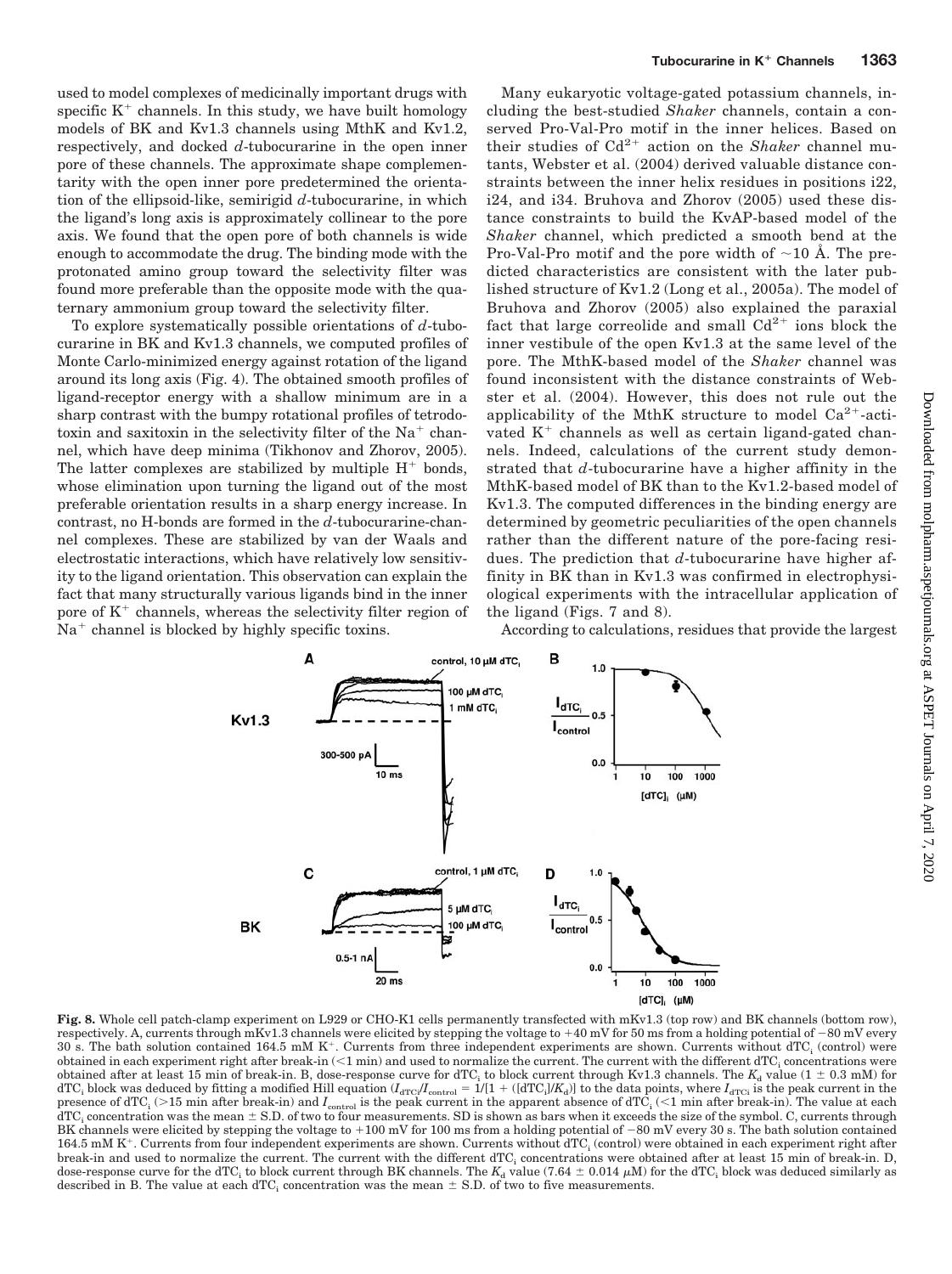



**Fig. 9.** Side (A) and cytoplasmic (B) views of the lowest energy complex *d*-tubocurarine-BK with Glu<sup>i24</sup> and Glu<sup>i27</sup> shown as sticks protruding from the inner helices.

stabilizing contributions to the binding energy of *d*-tubocurarine are in positions p48 and p49 at the cytoplasmic side of the selectivity filter region as well as in the pore-facing positions i15, i18, i19, and i22 of the inner helices (Tables 1, 3, and 4). Structurally different drugs are known to bind in the inner pore of different  $K^+$  channels. Recent mutational and ligand-binding experiments (Mitcheson et al., 2000; Hanner at al. 2001; Seebohm et al., 2003; Decher et al., 2004) revealed patterns of residues in the inner helixes and P-loops that interact with ligands (Table 1). Positions of *d*-tubocurarine-sensing residues predicted in our study are in a good agreement with these patterns (Table 1).

A common feature of the lowest energy complexes of *d*tubocurarine in BK and Kv1.3 is binding of the protonated amino group below the selectivity filter region, at the  $K^+$ dehydration site. The complexes are stabilized by favorable electrostatic interactions of the ligand's cationic group with  $Thr^{p49}$  and  $Ser^{p48}/Thr^{p48}$  as well as with macrodipoles of the pore helices. Not surprisingly, the ligand-receptor interactions are highly sensitive to the population of  $K^+$  binding sites in the selectivity filter region, being destabilized by  $K^+$ in position 4 (Table 2). Increasing evidence suggest that C-type inactivation is associated with the altered population of the  $K^+$  binding sites (Zhorov and Tikhonov, 2004; Berneche and Roux, 2005; Lenaeus et al., 2005). Further experimental and theoretical studies are necessary to explain the intriguing observations that both cationic drugs such as *d*-tubocurarine and nucleophilic ligands such as correolide, which lacks cationic groups, exhibit high affinity in the Ctype inactivated  $K^+$  channels.

According to calculations, electrostatic ligand-receptor interactions in Kv1.3 are weaker than in BK. It should be noted, however, that electrostatic interactions are highly sensitive to the model setup, being the least reliable component of the ligand-receptor energy. Therefore, the cause(s) of the low affinity of *d*-tubocurarine to the open Kv1.3 remain to be elucidated in future experiments and computations. In particular, a higher affinity of *d*-tubocurarine in BK versus Kv1.3 may be caused by the rings of negatively charged residues  $\ddot{G}$ lu<sup>i24</sup> and  $Glu$ <sup>27</sup> at the entrance to the internal vestibule (Table 1). It is noteworthy that the  $Glu^{i24}$  residues are approximately at the level of the ammonium group of *d*-tubocurarine bound in BK, but they face away from the pore axis and do not form direct contacts with the ligand (Fig.

9). Although the acidic residues do not face the permeation pathway, they contribute to the large conductance of BK channels and prevent inward rectification by increasing the concentration of potassium ions in the vestibule (Brelidze et al., 2003). The mutation Alai23Asp increased KcsA conductance in a pH-dependent manner (Nimigean et al., 2003). Further studies are necessary to explore whether negatively charged residues at the cytoplasmic side of the pore augment affinity of dicationic drug.

In conclusion, in this work we proposed the binding modes of  $d$ -tubocurarine in  $K^+$  channels and predicted that the energy of *d*-tubocurarine in BK is more preferable than in Kv1.3. Subsequent experiments demonstrated that the internally applied *d*-tubocurarine has a higher affinity in BK than to Kv1.3, suggesting that the X-ray structure of MthK, which was used to model BK, remains the best available template to model  $Ca^{2+}$ - and ligand-activated P-loop channels. Bulky semirigid drugs are sensitive probes to explore architecture of the inner pore in P-loop channels. The repertoire of such ligands is large, and interesting structure-activity relationships have been reported (Felix et al., 1992). Interpretation of such observations with molecular modeling can help to map receptors for medically important drugs.

## **Acknowledgments**

We thank Iva Bruhova for reading the manuscript and for valuable comments. Computations were performed, in part, using the SHARCNET Supercomputer Centre (McMaster University).

#### **References**

- Baron A, Frieden M, Chabaud F, and Beny JL (1996) Ca<sup>2+</sup>-dependent non-selective cation and potassium channels activated by bradykinin in pig coronary artery endothelial cells. *J Physiol (Lond)* **493:**691–706.
- Berneche S and Roux B (2005) A gate in the selectivity filter of potassium channels. *Structure* **13:**591– 600.
- Birnbaum SG, Varga AW, Yuan LL, Anderson AE, Sweatt JD, and Schrader LA (2004) Structure and function of Kv4-family transient potassium channels. *Physiol Rev* **84:**803– 833.
- Brelidze TI, Niu X, and Magleby KL (2003) A ring of eight conserved negatively charged amino acids doubles the conductance of BK channels and prevents inward rectification. *Proc Natl Acad Sci USA* **100:**9017–9022.
- Brooks CL, Pettitt BM, and Karplus M (1985) Structural and energetic effects of truncating long ranged interactions in ionic polar fluids. *J Chem Phys* **83:**5897– 5908.
- Bruhova I and Zhorov BS (2005) KvAP-based model of the pore region of Shaker potassium channel is consistent with cadmium- and ligand-binding experiments. *Biophys J* **89:**1020 –1029.
- Chandy KG, Wulff H, Beeton C, Pennington M, Gutman GA, and Cahalan MD (2004)  $K^+$  channels as targets for specific immunomodulation. *Trends Pharmacol Sci* **25:**280 –289.

A